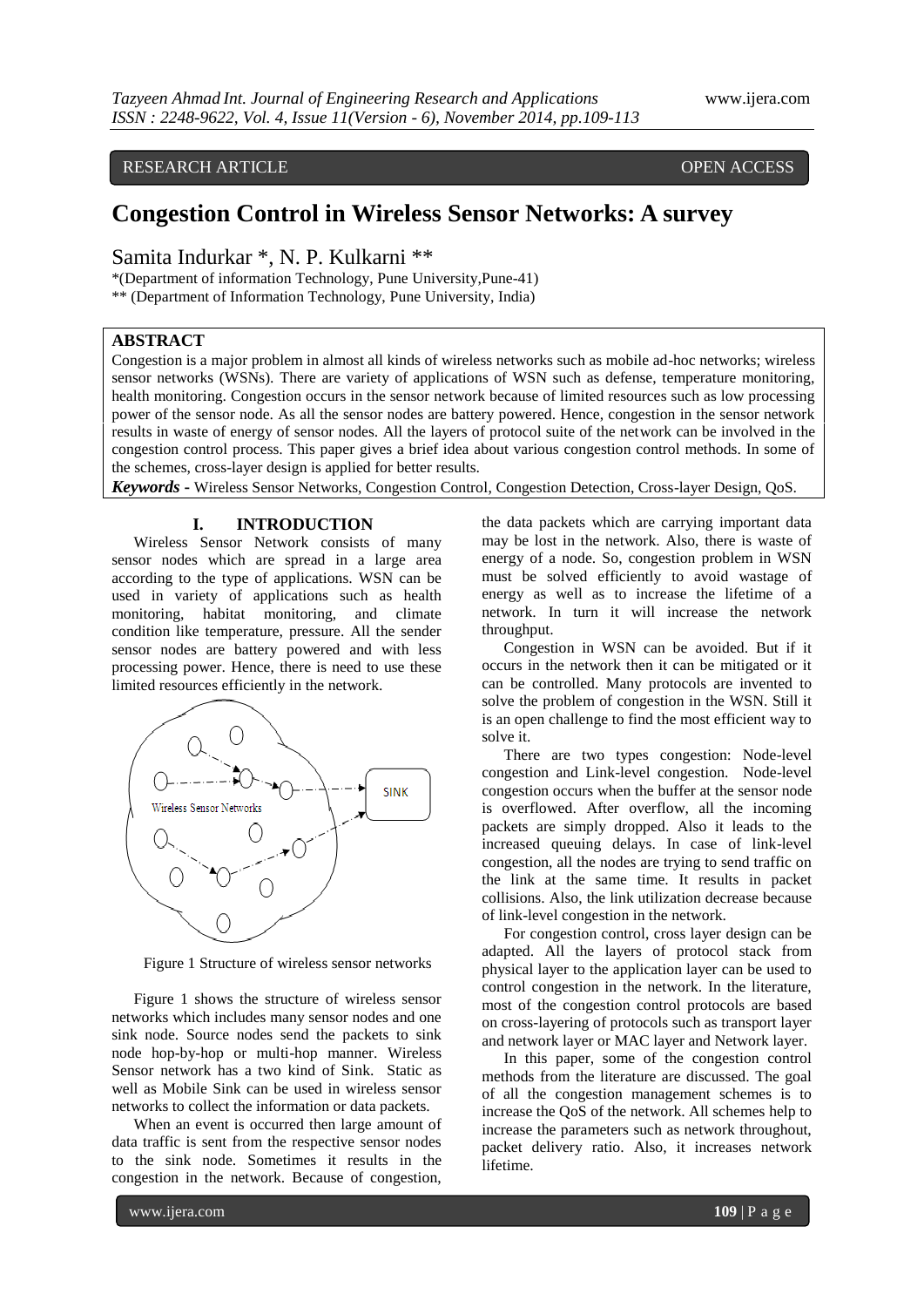The rest of this paper is organized as follows. Section II covers some of the congestion control protocols. And lastly Section III concludes the whole paper.

#### **II. RELATED WORKS**

Congestion is the major problem in wireless sensor networks. Heavy congestion is not only the reason of loss packets but also wastage of more energy. Congestion control can be used to increase the performance of the wireless sensor networks. Due to the congestion control quality of channel increases, energy consumption by the sensor nodes decreases and energy efficiency also increases. Most of the congestion control protocols are based on reliability. Some of are based on fairness. Congestion control in wireless sensor network increases the network lifetime.

In fairness aware congestion control (FACC) [13] scheme, nodes are categorized according to their position from sink. Nodes which are near to sink are called as near-sink nodes. Nodes which are far away from sink are called as near-source node. Now, near-sink node according to state of per flow allocate rate to each passing flow.

For the change of flow, there is use of lightweight probabilistic dropping algorithm. This algorithm is used as per queue occupancy and hit frequency. In this scheme, near sink nodes have to transfer more traffic as compare to near source node. Near sink node do not need to maintain per flow state and it just generate warning message after drop of a packet. And send it to near source node. According to it source node allocate approximately fair rate share to each flow. Hence, this scheme has better performance in case of controlling congestion.

Consequently, for loss FACC becomes stable after a certain time. But to adjust the flow rate is time consuming process. And near source node have to maintain per flow state which may reduce energy of near source node. So, it may result in to unfairness in terms of energy consumption. This can reduce network lifetime.

In Congestion Control and Fairness in Wireless sensor networks (CCF) [5], a distributed congestion control algorithm is proposed for tree based communications in wireless sensor network. According to this algorithm, each node monitors its aggregate output and input traffic rates and as per the difference of these two it decides to increase or decrease the bandwidth allocable to flow. This algorithm is independent of routing topology. It controls congestion and seek to assign a fair and efficient rate to each flow. It can achieve high good put.

In fairness aware congestion control (FACC) [13] scheme, nodes are categorized according to their position from sink. Nodes which are near to

sink are called as near-sink nodes. Nodes which are far away from sink are called as near-source node. Now, near-sink node according to state of per flow allocate rate to each passing flow.

For the change of flow, there is use of lightweight probabilistic dropping algorithm. This algorithm is used as per queue occupancy and hit frequency. In this scheme, near sink nodes have to transfer more traffic as compare to near source node. Near sink node do not need to maintain per flow state and it just generate warning message after drop of a packet. And send it to near source node. According to it source node allocate approximately fair rate share to each flow. Hence, this scheme has better performance in case of controlling congestion.

Consequently, for loss FACC becomes stable after a certain time. But to adjust the flow rate is time consuming process. And near source node have to maintain per flow state which may reduce energy of near source node. So, it may result in to unfairness in terms of energy consumption. This can reduce network lifetime.

In Congestion Control and Fairness in Wireless sensor networks (CCF) [5], a distributed congestion control algorithm is proposed for tree based communications in wireless sensor network. According to this algorithm, each node monitors its aggregate output and input traffic rates and as per the difference of these two it decides to increase or decrease the bandwidth allocable to flow. This algorithm is independent of routing topology. It controls congestion and seek to assign a fair and efficient rate to each flow. It can achieve high good put. In the distributed congestion feedback algorithm (DCCA) [9] solves the problem of sink disturbance problem in multi-hop wireless sensor networks. This algorithm is used for the MAC layer queue-based congestion level detection. Packet drop and forward is decided by the particular sensor node at the network layer. Hierarchical tree structure is designed which shows the sensor to sink packet delivery in the network. Queue based congestion level detection technique proposed in this congestion control process.

A cross-layer based protocol named as XLP [11] Protocol is proposed by Mehmet C. Vuran et al. XLP Protocol achieves media access control, routing as well as congestion control in the cross-layer mechanism. Performance of XLP protocol with angle based routing is better in case of failure rate.

Performance of XLP without angle based routing is poor in case of failure rate if varying duty cycles. Average throughput and good put is drastically better for XLP protocol as compared to other protocols varying duty cycles. Energy consumption and average latency also drastically less for XLP Protocol varying duty cycles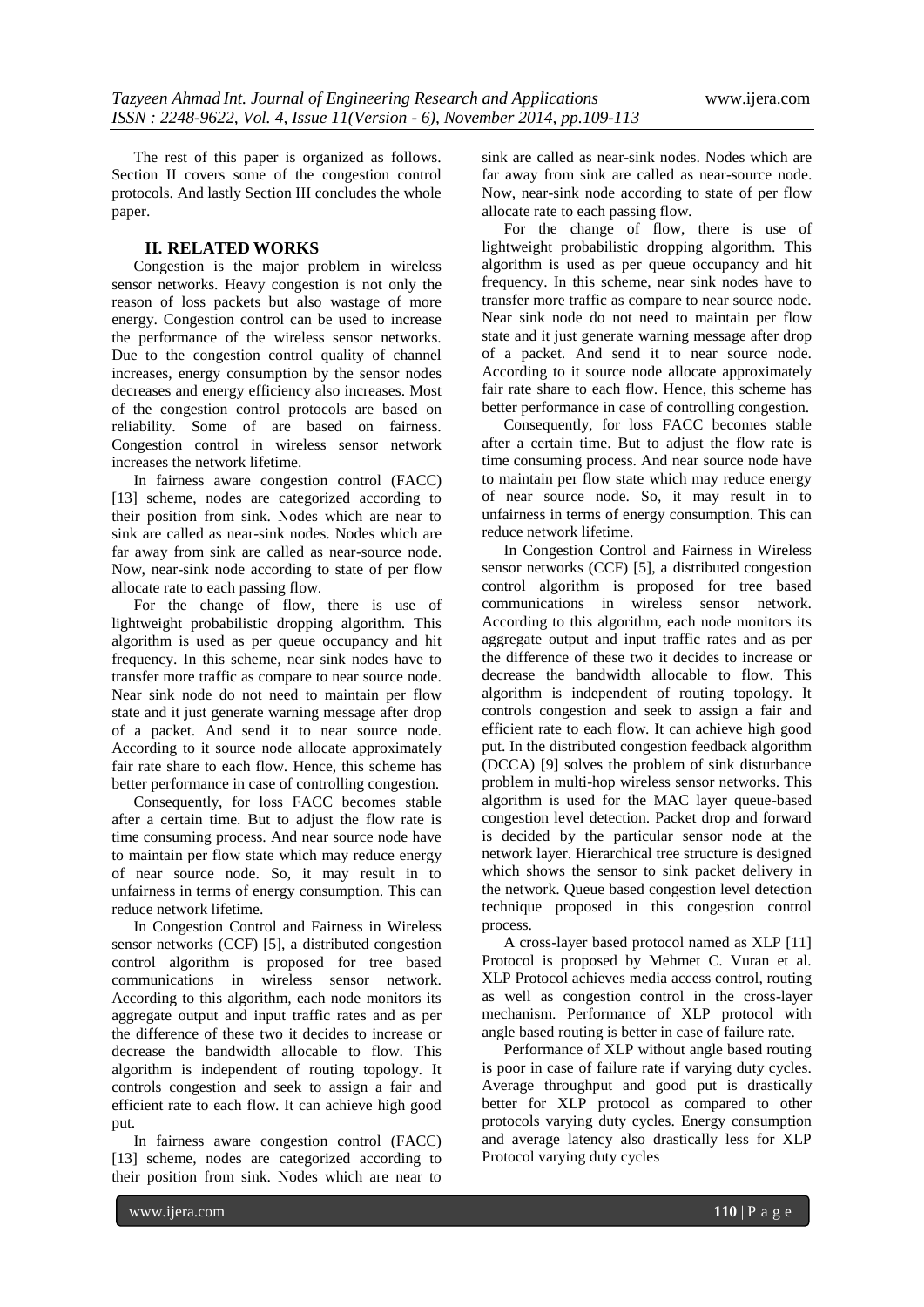In case of Priority based congestion control protocol (PCCP) [10], congestion control scheme is implemented for the sensor network. PCCP protocol measures the congestion degree. The PCCP algorithm utilizes the cross layer optimization. In Single-path and multi-path routing, PCCP achieved efficiency of congestion control as well as fairness. In PCCP, there is achievement of energy efficiency, reduced packet loss ratio as well as latency in the networks.

Using congestion degree, it detects the node level as well as link level congestion in the network. The PCCP algorithm is designed and implemented for working with multi-path, single-path routing mechanisms. PCCP algorithm reduce packet drop ratio and packet delay. It achieves full link utilization.

Traffic management in wireless sensor networks: Decoupling congestion control and fairness [12], proposed a distributed congestion control algorithm for tree based communications in wireless sensor networks that seeks to adaptively assign a fair and efficient transmission rate to each node.

In this scheme, it monitors its aggregate traffic rate and find out difference between input and output traffic rate and according to change the bandwidth. Based on the difference between input rate and output rate, it will also find out total change needed for aggregate traffic. For controlling the fairness, they compare value of aggregate flow rate and with respect to that value, change the network throughput. This scheme gives results in terms of high goodput and assign fair rate to all flows quickly.

In Congestion Avoidance, detection and alleviation in WSNs (CADA) [3], all the sensor nodes in the WSN are not responsible to send information to the sink node when some event is detected. Only some of the selected number of sensor nodes can send information about the event to the sink. And other nodes are concealed from sending same and inaccurate data. Hence, the network traffic from the area where event is detected can be minimized. It helps to reduce the chances of congestion in the network.

CADA uses distributed node selection algorithm for the selection of sunset of nodes from the given set of sensor nodes. It is based on some criteria such as the nodes which are having longer distance between them or the nodes which are near to the event spot. These are data sources. The nodes which are away from the event area are not selected because there are chances of addition of noise to the data which can lead to the inaccurate data. In CADA, traffic is controlled. Sometimes, it results in the reduced network throughput.

A Hop-by-hop Cross-layer Congestion Control Scheme for WSN (HCCC) [4], there is crosslayering of MAC layer and transport layer. MAC

layer share the channel information such as queue occupancy, congestion degree with the transport layer. Based on this information, transport layer adjusts local channel access probability. If congestion occurs in the sensor network then is informed to all the upstream nodes. At the same time the local congestion is also controlled. So that local node's queue cannot get overflowed.

For the expected network throughput, HCCC dynamically adjusts the channel access priority based on multiplicatively decrease or linearly increase method of data transmission rate adjustment. In HCCC, it used implicit feedback sending mechanism to upstream nodes. It helps to avoid waste of energy because of broadcast. All local nodes are responsible for the local congestion processing and feedback signal processing.

In HCCC congestion control algorithm is implemented on each intermediate sensor node in the network. Hence, the feedback is given to the source node. It is by hop-by-hop. To make the network congestion free, source node adjusts the data rate. HCCC gives lower packet loss ratio as compared with CODA [2] and ESRT [16]. It is an

efficient congestion control scheme.<br>Healthcare Aware Optimized Congestion Avoidance and control protocol for wireless sensor networks (HOCA) [1] is specially designed for healthcare applications. So, it has taken care of delay and energy consumption parameters.

Hence, it increased the network lifetime. Sensor nodes are attached to the patient's body for monitoring the patient's condition or event. Sink node request information to the sensor nodes. Based on it, nodes send event report to it.

HOCA's aim is to control the congestion in the network. Data traffic has different priorities. This protocol uses cross-layering of transport and network layer of protocol stack. There are various classes of dat. The classification of data is done by the network layer classifier. Then classified data will be given to different queues.

Data is of different types such as sensitive, nonsensitive and control. Sensitive data is having highpriority. Class 1 is for sensitive data, class 2 is for low-priority or non-sensitive data and class 3 is control packets. In case of sensitive data, it requires low delays. It must be reached to the sink immediately when some event occurs in the network.

Class 2 and 3 packets are given to the class based weighted fair queue (CBWFQ) scheduler [6]. This works with priority queue (PQ). According to classes of traffic, priority is given to the class1 data traffic. HOCA uses Active Queue Management (AQM) method to deal with the congestion. If congestion occurs in the network then data rates of sources nodes are adjusted.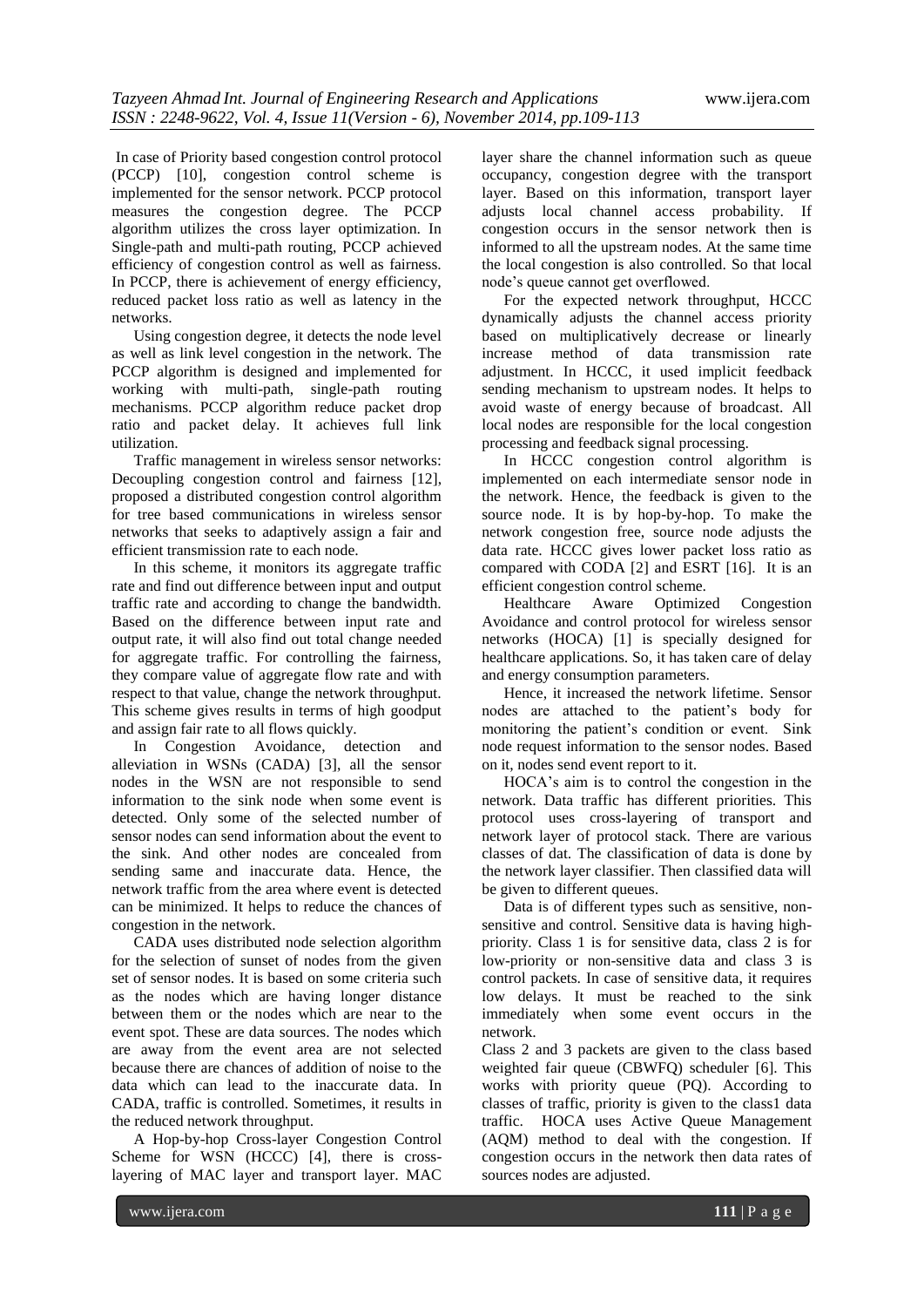For fairness, HOCA gives only 20% bandwidth to transmit sensitive data. Otherwise if always sensitive data is more in the network then is should not happen that other types of data are suppressed.

|  | Table 1. Protocols with their QoS |  |  |
|--|-----------------------------------|--|--|
|  |                                   |  |  |

|   | 1. I TOROGOIS WITH THEIR QUD                                                                                                                  |  |  |  |
|---|-----------------------------------------------------------------------------------------------------------------------------------------------|--|--|--|
|   | <b>Healthcare Aware Optimized Congestion</b><br>Avoidance & Control Protocol (HOCA)                                                           |  |  |  |
| 1 | 1.<br>Reduce End-to-End Delay<br>2.<br><b>Reduce Energy Consumption</b><br>3.<br>Increase Network Lifetime<br>4.<br><b>Congestion Control</b> |  |  |  |
|   | Congestion Detection & Avoidance (CODA)                                                                                                       |  |  |  |
| 2 | <b>Congestion Control</b><br>1.<br>Achieve better fairness<br>2.                                                                              |  |  |  |
|   | Congestion Avoidance, Detection &<br>Alleviation Algorithm                                                                                    |  |  |  |
| 3 | Reduce Delay<br>1.<br><b>Reduce Congestion</b><br>2.                                                                                          |  |  |  |
|   | Hop-by-Hop Cross-Layer Congestion Control<br>(HCCC) scheme                                                                                    |  |  |  |
| 4 | Increase Network Throughput<br>1.<br>2.<br><b>Reduce Energy Consumption</b><br><b>Reduce Packet Loss Ratio</b><br>3.                          |  |  |  |
|   | Congestion Control & Fairness (CCF)<br>Algorithm                                                                                              |  |  |  |
| 5 | <b>Achieve Fairness</b><br>1.<br>2.<br><b>Congestion Control</b><br>Achieve High Throughput<br>3.                                             |  |  |  |
|   | Class Based Weighted Fair Queue (CBWFQ)<br>Scheduler                                                                                          |  |  |  |
| 6 | Reduce Latency<br>1.<br><b>High Throughput</b><br>2.                                                                                          |  |  |  |
|   | <b>Prioritized MAC</b>                                                                                                                        |  |  |  |
| 7 | Reduce Congestion & Delay<br>1.<br><b>Reduce Packet Loss Ratio</b><br>2.<br>3.<br>Improve Energy Efficiency                                   |  |  |  |
|   | Heuristic cross-layer Cognitive MAC Protocol<br>(HCC-MAC)                                                                                     |  |  |  |
| 8 | Achieve better throughput<br>1.<br>2.<br><b>Reduce Energy Consumption</b><br><b>Increase Network Lifetime</b><br>3.                           |  |  |  |
|   | Distributed Congestion Feedback Algorithm<br>(DCCA)                                                                                           |  |  |  |
|   | Reduce Congestion Near the Sink<br>1.<br>Node.                                                                                                |  |  |  |
| 9 | Increase Packet Delivery Ratio<br>2.                                                                                                          |  |  |  |

|    | Priority Based Congestion Control Protocol<br>(PCCP) |  |  |  |
|----|------------------------------------------------------|--|--|--|
|    | Achieved efficiency of Congestion<br>1.<br>Control   |  |  |  |
|    | <b>Achieve Fairness</b><br>2.                        |  |  |  |
|    | 3.<br>Reduce Packet Loss Ratio                       |  |  |  |
| 10 | 4.<br><b>Reduce Delay</b>                            |  |  |  |
|    | Cross-Layer Based Protocol (XLP)                     |  |  |  |
|    | 1.<br><b>Control Congestion</b>                      |  |  |  |
|    | Better In-case of Failure Rate<br>2.                 |  |  |  |
|    | 3.<br>Less Energy Consumption & Delay                |  |  |  |
| 11 | Increase Average Throughput<br>4.                    |  |  |  |
|    | Distributed Congestion Control Algorithm             |  |  |  |
|    | <b>High Throughput</b><br>1.                         |  |  |  |
| 12 | 2.<br><b>High Goodput</b>                            |  |  |  |
|    | <b>Fairness Aware Congestion Control (FACC)</b>      |  |  |  |
|    | <b>Achieve Better Fairness</b><br>1.                 |  |  |  |
|    | 2.<br><b>Congestion Control Near the Sink</b>        |  |  |  |
| 13 | Node                                                 |  |  |  |
|    | <b>Active Network Technology</b>                     |  |  |  |
|    | <b>Congestion Control and Detection</b><br>1.        |  |  |  |
| 14 | 2.<br>Achieve Energy Efficiency                      |  |  |  |
|    | Event-to-Sink Reliable Transport Protocol<br>(ESRT)  |  |  |  |
|    | Achieve Reliable Event Detection<br>1.               |  |  |  |
|    | with Minimum Energy                                  |  |  |  |
| 15 | <b>Achieve Reliability</b><br>2.                     |  |  |  |

## **III. CONCLUSION**

In WSN, congestion needs to be either mitigated or controlled. The survey focuses on the various types of congestion control methods which are given in the literature. Also, some of the congestion control schemes which are applied to various layers of protocol suite are given in this paper. All these congestion control techniques help to improve QoS in WSN. Also, it helps to increase the lifetime of the sensor network.

#### **Acknowledgements**

We would like to thank the anonymous referees for their helpful guidance that have improved the quality of this paper.

#### **REFERENCES**

[1] Abbas Ai Rezaee, Mohammad Hossein Yaghmaee, Amir Hossein Mohajerzadeh, and Amir Masoud Rahmani, HOCA: Healthcare Aware Optimized Congestion